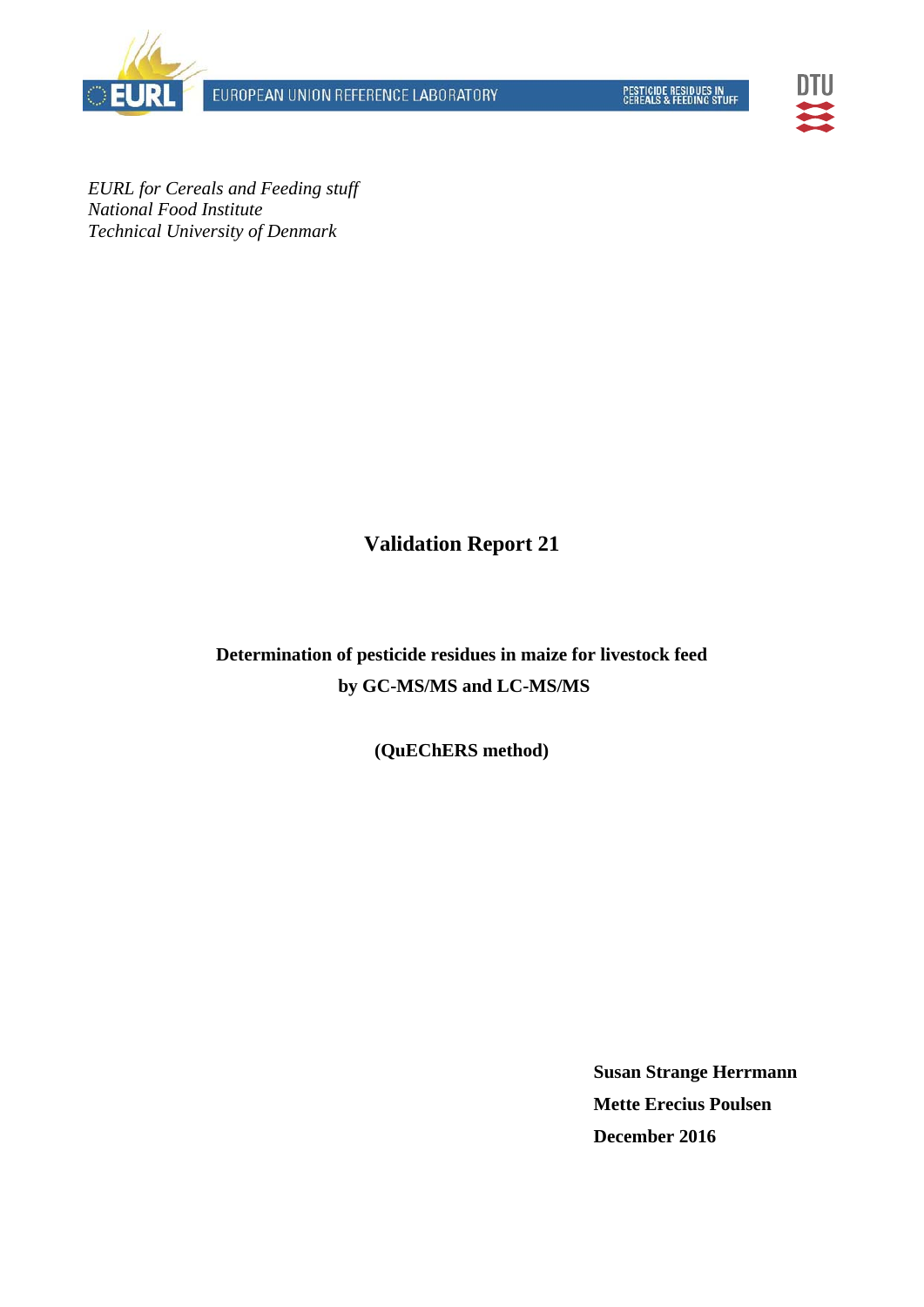## **CONTENT:**

| Appendix 2. Recoveries, repeatability ( $RSDr$ ), Combined Uncertainty (Comb. U.) and Limit of |  |
|------------------------------------------------------------------------------------------------|--|
|                                                                                                |  |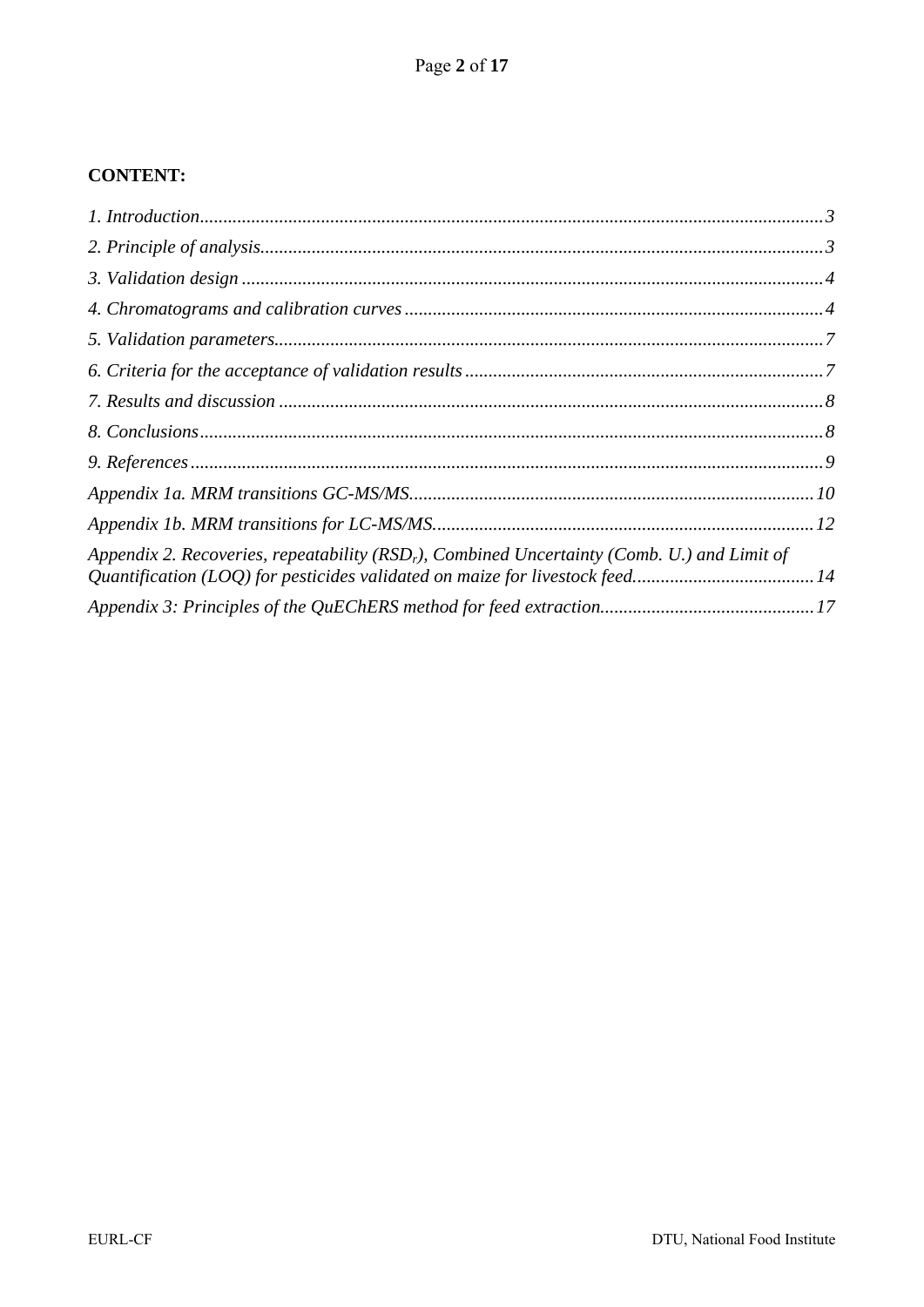# **1. Introduction**

This report describes the validation of the QuEChERS method combined with GC-MS/MS and LC-MS/MS. The method was sought validated for 80 pesticides in maize for livestock feed (in-house standard mixture B). The QuEChERS method is an extraction method which has been developed to be Quick, Easy, Cheap, Efficient, Rugged and Safe. The method is most commonly used on fruit, vegetables and cereals<sup>1</sup>.

## **2. Principle of analysis**

**Sample preparation:** The samples were milled with a sieve size of 1 mm.

**Extraction:** The sample was shaken and a salt and buffer mixture was added and the sample shaken again.

**Clean-up:** After centrifugation the supernatant was transferred to a clean tube and put in -80 degree freezer. When the extract was almost thawed it was centrifuged and the supernatant was transferred to a tube containing PSA and  $MgSO<sub>4</sub>$ . After shaking and an additional centrifugation step the final extract was diluted 1:1 with acetonitrile to obtain the same matrix concentration as in the matrix matched calibration standards.

The principle of the extraction and clean-up procedure is outlined in **Appendix 3**.

**Quantification and qualification:** The final extract was analysed by GC/MS/MS and LC-MS/MS.

**GC-MS/MS:** The pesticide residues were separated on a DB5-MS column and analysed by triple quadrupole operating in the multiple reaction monitoring mode (MRM) with electron energy at 70 eV, source temperature at 180°C and transfer line at 250°C. The injection volume was 4 µl. For each pesticide two sets of precursor and product ions were determined. One for quantification and one for qualification. The MRM transitions for the pesticides and degradation products are given in **Appendix 1a**.

**LC-MS/MS**: The pesticide residues were separated on a reversed-phase column and detected by tandem mass spectrometry (MS/MS) by electrospray (ESI). The validation includes pesticides determined with both positive and negative ESI.  ${}^{13}C_6$ -carbaryl was used as internal standard. All pesticides were detected in the MRM mode. For each pesticide precursor ion and 2 product ions were determined. One product ion for quantification and one for qualification. The MRM transitions for the pesticides and degradation products sought validated are given in **Appendix 1b**.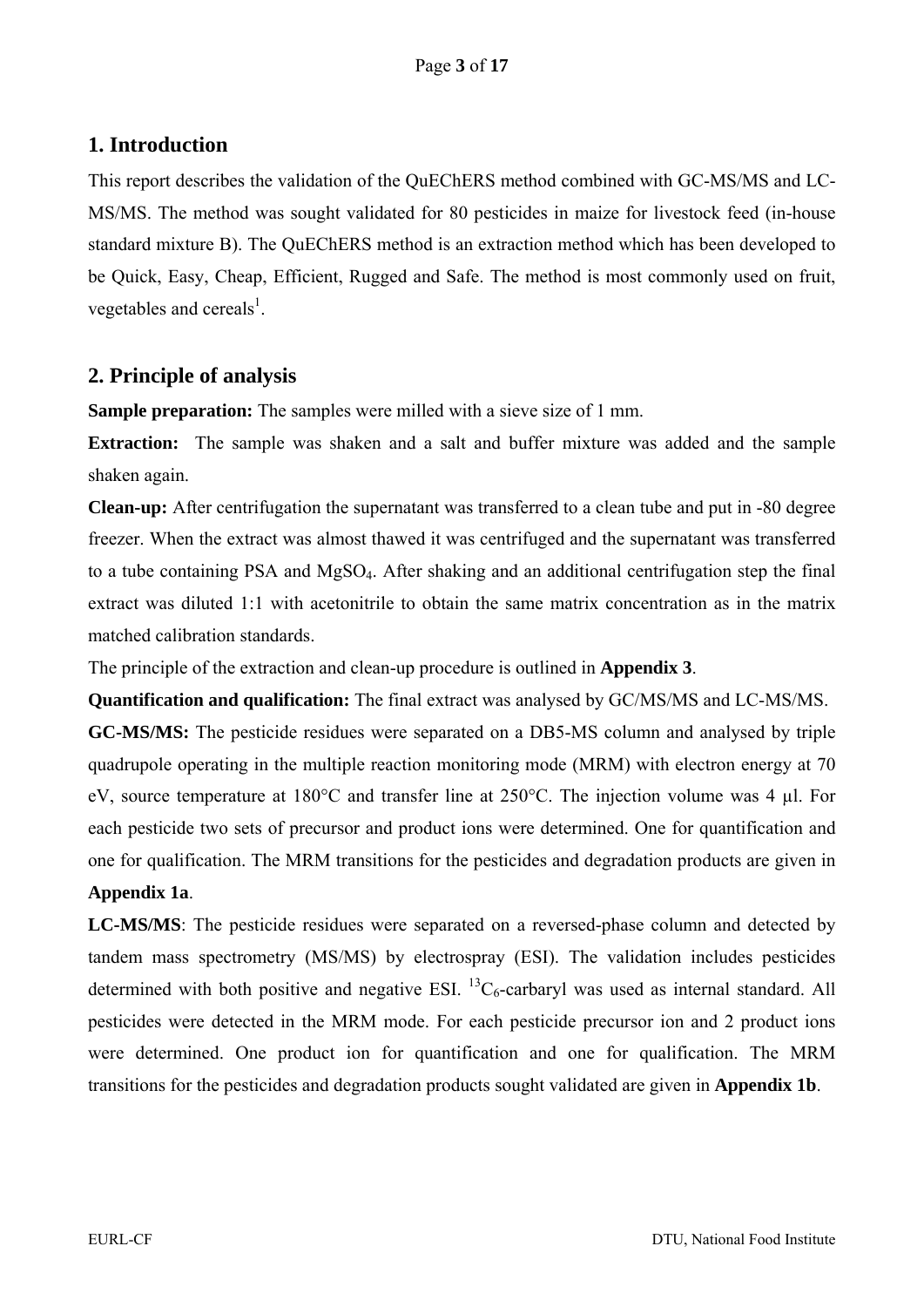# **3. Validation design**

The method was south validated for 80 pesticides or degradation products in maize (see **Table 1)**. The validation was performed on 5-6 replicates at each of four spiking levels; 0.005, 0.01, 0.02 and 0.1 mg/kg. A blank sample of maize was included in each analytical batch.

| Pesticides included in recovery experiments |                        |                      |                  |  |  |  |  |  |  |  |  |  |
|---------------------------------------------|------------------------|----------------------|------------------|--|--|--|--|--|--|--|--|--|
| Acetamiprid                                 | <b>EPN</b>             | Iprovalicarb         | Phoxim           |  |  |  |  |  |  |  |  |  |
| Acrinathrin                                 | Ethoprophos            | Isofenphos-methyl    | Profenofos       |  |  |  |  |  |  |  |  |  |
| Aldicarb                                    | Etofenprox             | Lufenuron            | Propargit        |  |  |  |  |  |  |  |  |  |
| Aldicarb sulfon                             | Fenamiphos             | Mepanipyrim          | Propyzamide      |  |  |  |  |  |  |  |  |  |
| Bitertanol                                  | Fenamiphos sulfoxide   | Methamidophos        | Prothiofos       |  |  |  |  |  |  |  |  |  |
| Bromopropylate                              | Fenamiphos sulfone     | Methidathion         | Pyridaben        |  |  |  |  |  |  |  |  |  |
| Bromuconazole                               | Fenarimol              | Methiocarb           | Pyriproxyfen     |  |  |  |  |  |  |  |  |  |
| <b>Bupirimate</b>                           | Fenazaquin             | Methiocarb sulfone   | Spinosyn A       |  |  |  |  |  |  |  |  |  |
| Buprofezin                                  | Fenoxycarb             | Methiocarb sulfoxide | Spinosyn D       |  |  |  |  |  |  |  |  |  |
| Cadusafos                                   | Fenpropathrin          | Monocrotophos        | Spirodiclofen    |  |  |  |  |  |  |  |  |  |
| Carbendazim                                 | Fenthion               | Myclobutanil         | Tau-Fluvalinate  |  |  |  |  |  |  |  |  |  |
| Chlorfenapyr                                | Fenthion oxon          | Oxadixyl             | Tebufenpyrad     |  |  |  |  |  |  |  |  |  |
| Chlorobenzilate                             | Fenthion oxon-sulfon   | Oxamyl               | Tefluthrin       |  |  |  |  |  |  |  |  |  |
| Clofentezine                                | Fenthion oxon-sulfoxid | Paraoxon-methyl      | Tetraconazole    |  |  |  |  |  |  |  |  |  |
| Dicloran                                    | Fenthion sulfone       | Parathion-methyl     | Tetradifon       |  |  |  |  |  |  |  |  |  |
| Dimethomorph                                | Fenthion sulfoxide     | Pencycuron           | Thiabendazole    |  |  |  |  |  |  |  |  |  |
| Diphenylamine                               | Flufenoxuron           | Phenthoate           | Tolclofos-methyl |  |  |  |  |  |  |  |  |  |
| <b>DMF</b>                                  | Fosthiazate            | Phosalone            | Tolylfluanid     |  |  |  |  |  |  |  |  |  |
| <b>DMPF</b>                                 | Hexythiazox            | Phosmet              | Triflumuron      |  |  |  |  |  |  |  |  |  |
| <b>DMST</b>                                 | Indoxacarb             | Phosmet oxon         | Zoxamide         |  |  |  |  |  |  |  |  |  |

|  |  | Table 1. Pesticides included in the recovery experiments. |
|--|--|-----------------------------------------------------------|
|  |  |                                                           |

#### **4. Chromatograms and calibration curves**

The calibration curves were based on at least 4 calibration levels, i.e. 0.003, 0.01, 0.033 and 0.1 µg/ml. The calibration curves were in general best fitted to a linear curve. The quantification was performed from the mean of two bracketing calibration curves. The majority of the correlation coefficients (R) were higher or equal to 0.99. Examples of chromatograms and calibration curves obtained when analysing extracts by GC-MS/MS and LC-MS/MS are presented in **Figure 1-2** and **Figure 3-4**, respectively.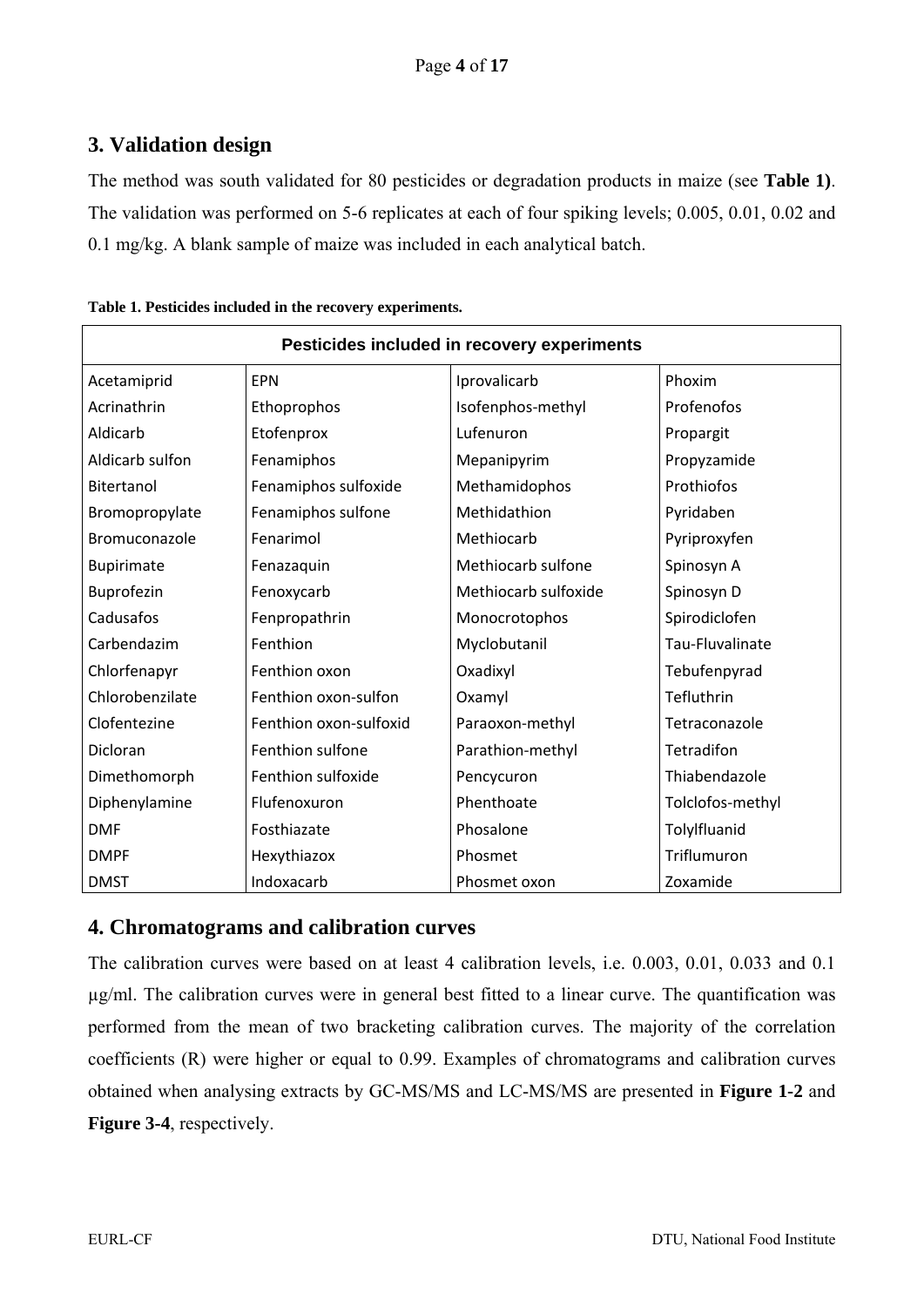



**Figure 1:** Examples of GC-MS/MS chromatograms for diphenylamine in maize for livestock feed obtained when analysing extract of sample spiked with 0.005 mg/kg (Quantifier and qualifier MRM transitions are shown).



**Figure 2:** Examples of LC-MS/MS chromatograms lufenuron in maize for livestock feed obtained in positive mode when analysing extract of sample spiked with 0.005 mg/kg (Quantifier and qualifier MRM transitions are shown).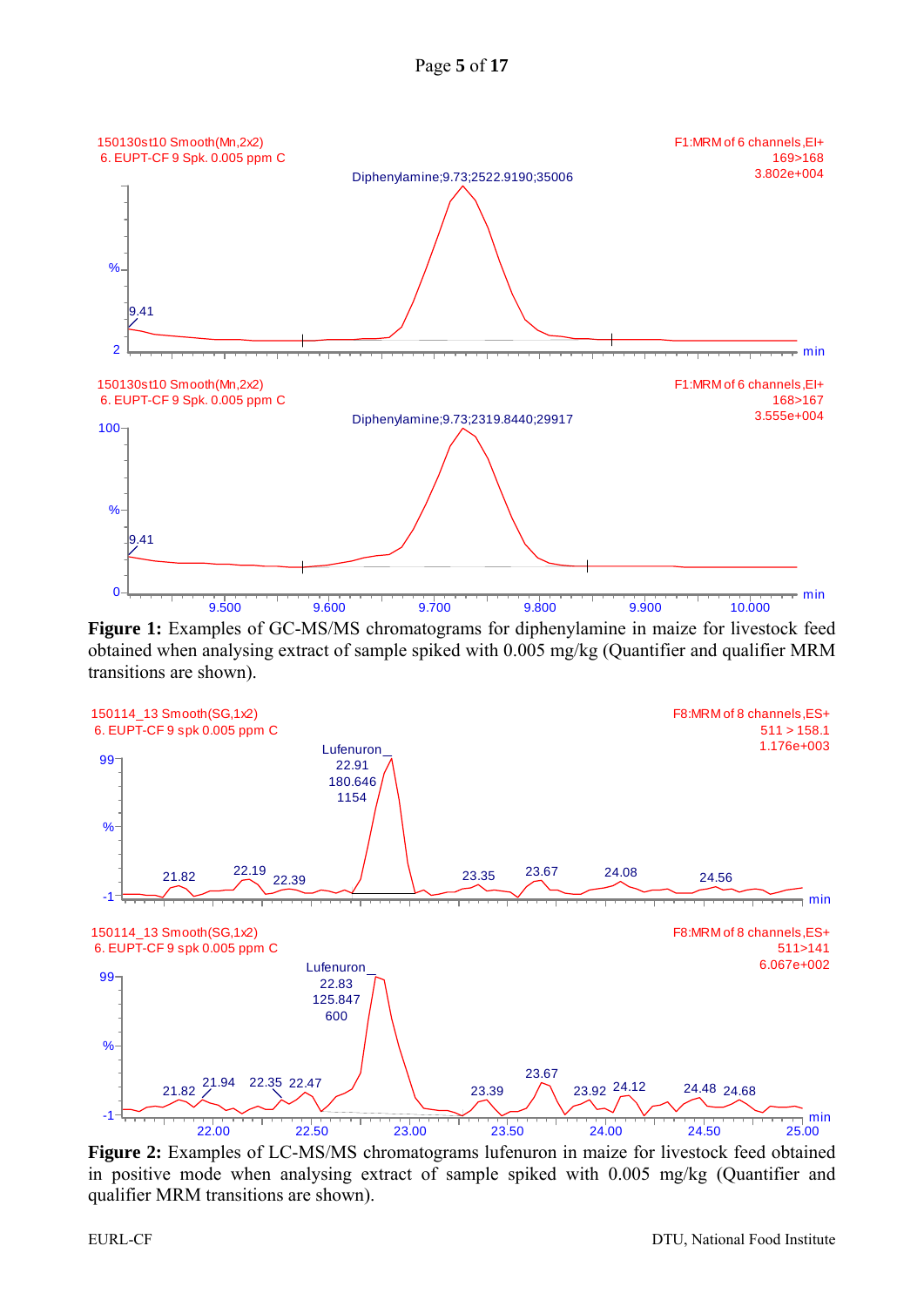

**Figure 3.** Examples of GC-MS/MS calibration curves for diphenylamine matrix matched with maize for livestock feed (concentrations from 0.001-0.100  $\mu$ g/ml)



**Figure 4.** Examples of LC-MS/MS calibration curves for lufenuron matrix matched with maize for livestock feed (concentrations from 0.001-0.333 µg/ml).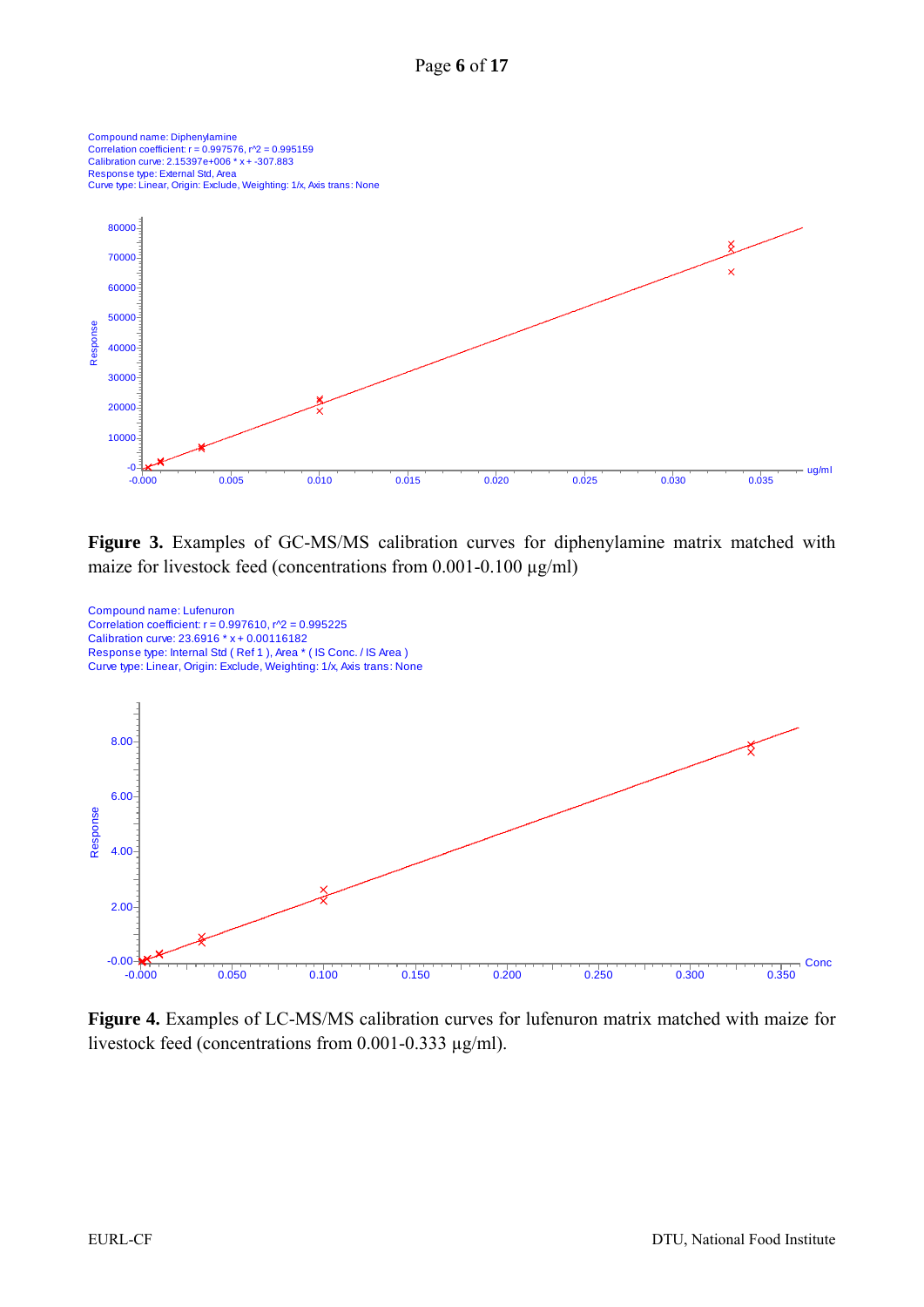#### **5. Validation parameters**

#### **Precision – repeatability**

Repeatability was calculated for all pesticides and degradation products on four spiking levels (0.005, 0.01, 0.02 and 0.1 mg/kg). Repeatability is the relative standard deviation on the results from two or more analysis of replicate samples, prepared by the same technician, on the same instrument and within a short period of time.

Repeatability  $(RSD<sub>r</sub>)$  in this validation was calculated from the 5-6 replicate determinations as given in ISO 5725-2<sup>2</sup>.

#### **Accuracy – Recovery**

The accuracy was determined from recovery studies in which samples were spiked at three levels (0.005, 0.01 mg/kg, 0.02 and 0.1 mg/kg) with the relevant pesticides, isomers and degradation products.

#### **Robustness**

The QuEChERS method has, in connection with the development of the method, been shown to be robust by Anastassiades et al.  $2003<sup>1</sup>$ .

#### **Limit of quantification, LOQ**

The quantification limits (LOQ) was determined as the lowest spike level for which the acceptance criteria (se Section 6) were meet.

The obtained results including recovery,  $RSD<sub>r</sub>$  combined uncertainty  $(U<sub>c</sub>)$  and limit of quantification (LOQ), are presented in **Appendix 2**.

## **6. Criteria for the acceptance of validation results**

For the pesticides to be accepted as validated the following criteria for precision and trueness must to be fulfilled:

1. The relative standard deviation of the repeatability should be  $\leq 20\%$ <sup>3</sup>.

2. The average relative recovery must be between 70 and  $120\%$ <sup>3</sup>.

If the above mentioned criteria have been meet, the quantification limits, LOQs is stated.

The combined uncertainty given by:

$$
U_c = \sqrt{Bias^2 + RSD^2}
$$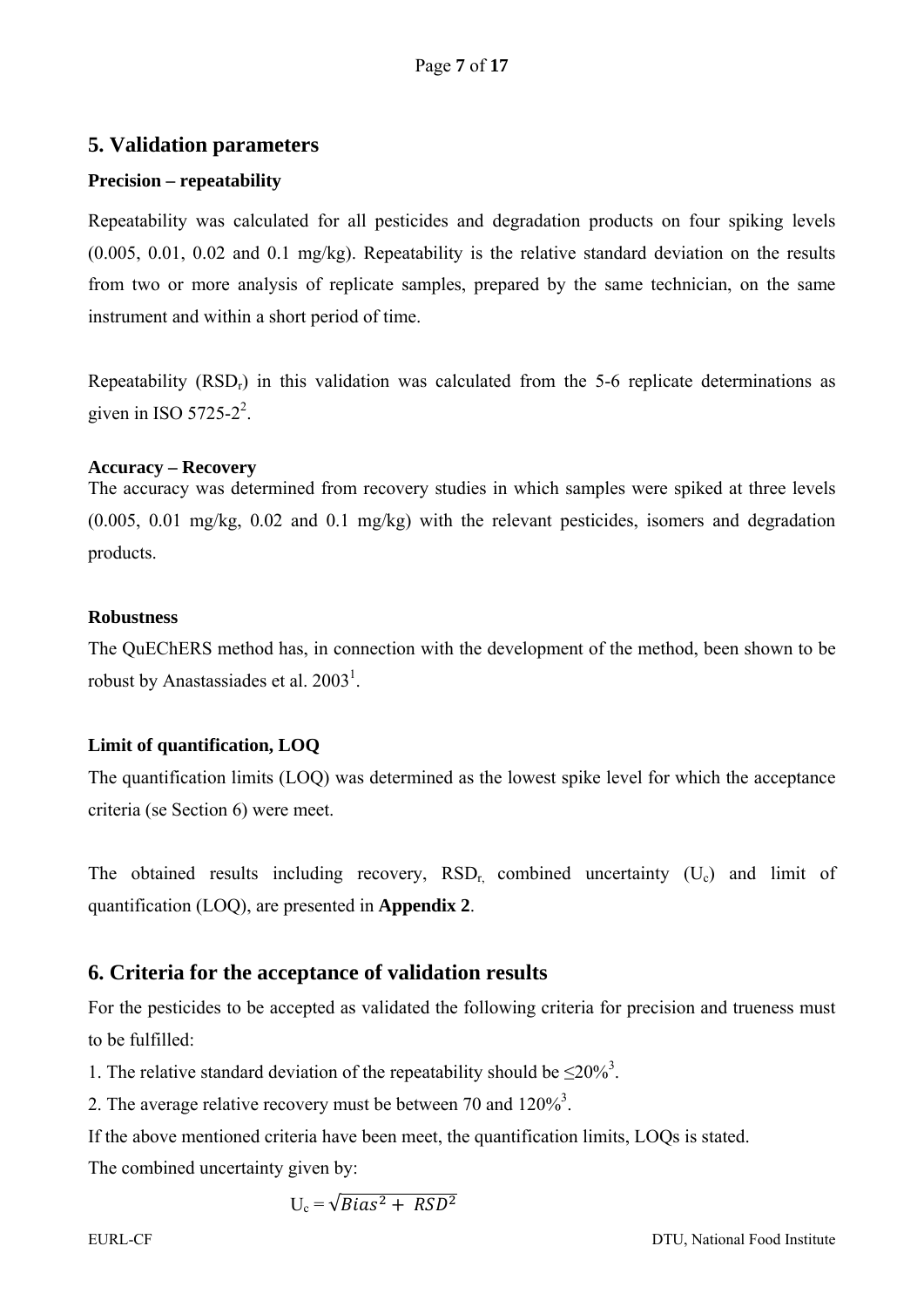Where Bias is the measurement uncertainty of the method (100 - Recovery  $(\%)$ ) and RSD is the standard deviation on the bias or recovery.

#### **7. Results and discussion**

#### **Overall validation**

All 80 compounds included in the study were possible to validate using QuEChERS combined with GCMSMS or LCMSMS. 35 compounds were possible to validate using GCMSMS and 52 using LCMSMS and thus seven of the compounds where possible to validate using both LCMSMS and GCMSMS.

Of the 35 compounds amenable to GCMSMS a LOQ of 0.005 mg/kg was obtained for 31 compounds and a LOQ of 0.01 mg/kg for 4 compounds. For 6 of the GCMSMS amenable compounds the results needs to be corrected for recovery in order to obtain acceptable precision. Of the 52 compounds amendable to LCMSMS a LOQ of 0.005 mg/kg were obtained for 39 compound, and a LOQ of 0.01 mg/kg for 8 compounds, LOQ of 0.02 mg/kg for two compounds and an LOQ of 0.1 mg/kg for the last three compounds. For 13 of the LCMSMS amenable compounds the results needs to be corrected for recovery in order to obtain acceptable precision (see **Appendix 2)**.

Low recoveries were found for fenamiphos sulfoxide and oxadixyl (51-56%). The validation data was accepted despite these low recoveries, because the recovery was at the same low level for all spike levels and the standard deviation on the results were acceptable.

#### **8. Conclusions**

In conclusion 80 pesticides were successfully validated on maize for livestock feeding using the QuEChERS method and GC-MS/MS or/and LC-MS/MS. LOQs at 0.005 mg/kg were obtained for 64 of the 80 compounds.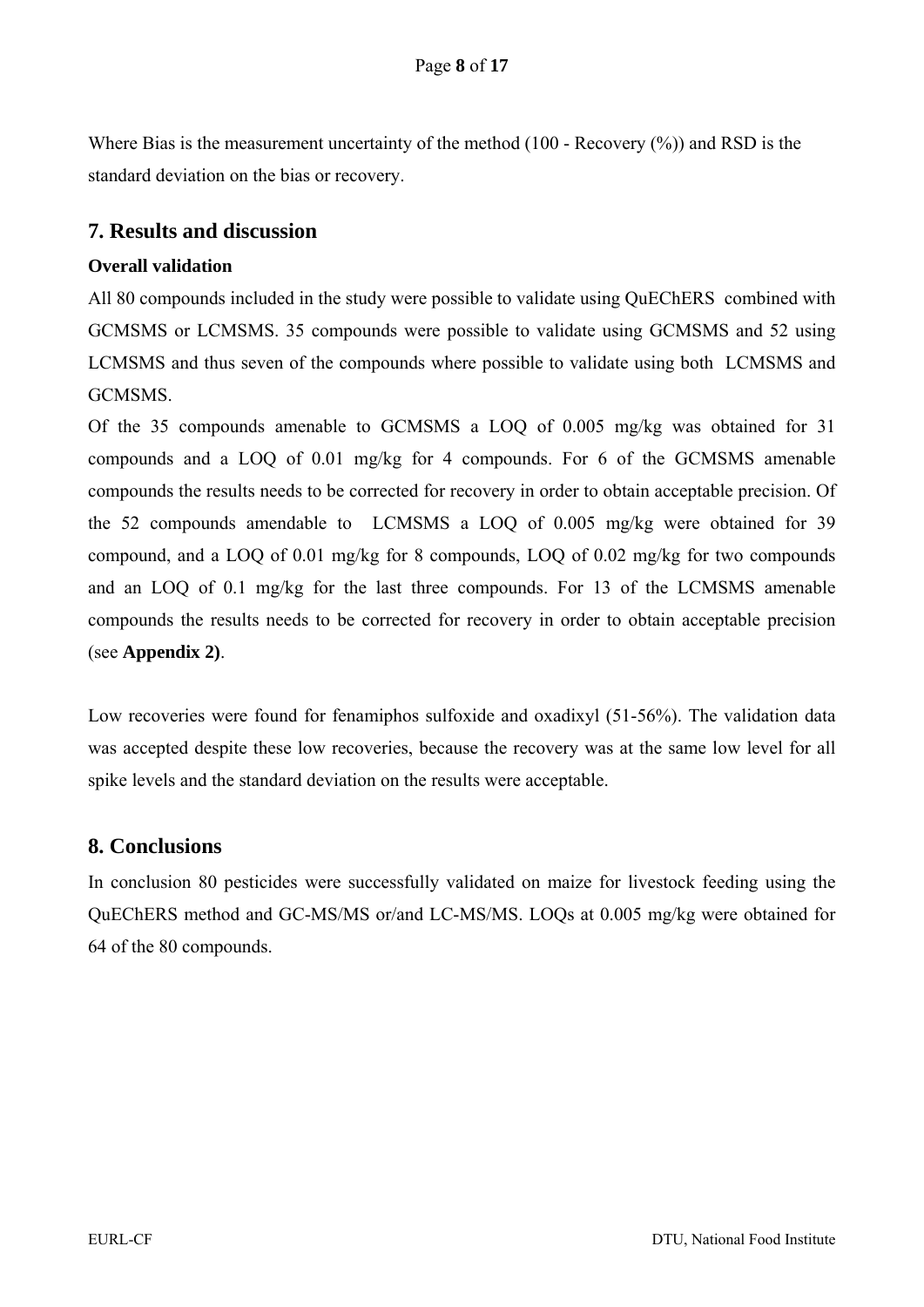# **9. References**

**1** EN 15662:2008. Foods of plant origin - Determination of pesticide residues using GC-MS and/or LC-MS/MS following acetonitrile extraction/partitioning and clean-up by dispersive SPE -

QuEChERS-method

**2** ISO 5725-2:1994. Accuracy (trueness and precision) of measurement methods and results – Part2. Basic method for the determination of repeatability and reproducibility of standard measurement method. First edition. December 1994.

**3** Guidance document on analytical quality control and method validation procedures for pesticides residues analysis in food and feed. Document No SANTE/11945/2015, 01/01/2016. Published by European Commission Directorate-General for health and food safety.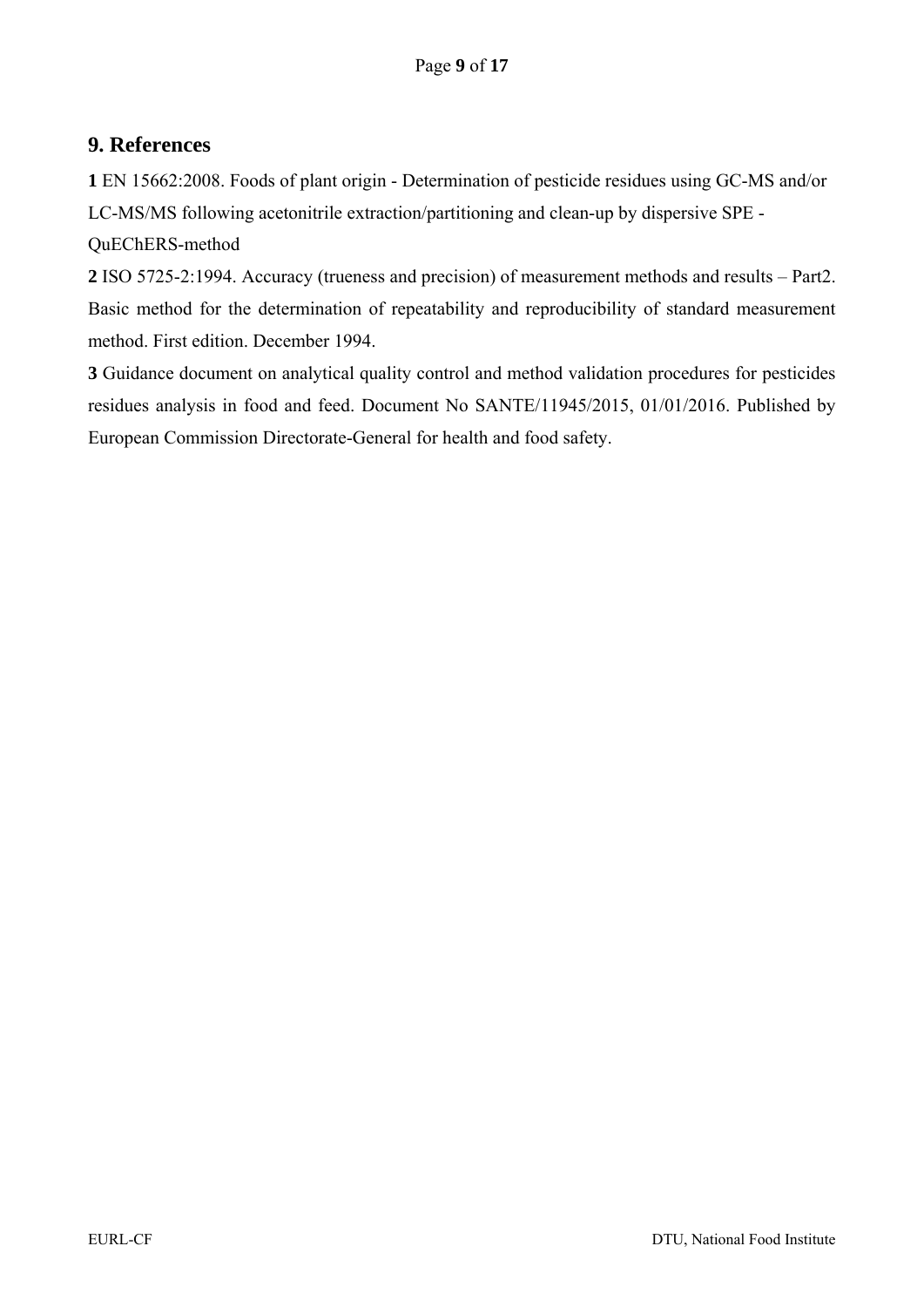# **Appendix 1a. MRM transitions GC-MS/MS.**

| <b>GC-MS/MS</b>   | <b>Retention time</b> | <b>Precursor ion-1</b> | <b>Product ion-1</b> | <b>CE</b>       | <b>Precursor ion-2</b> | <b>Product ion-2</b> | <b>CE</b> |
|-------------------|-----------------------|------------------------|----------------------|-----------------|------------------------|----------------------|-----------|
| Acrinathrin-1     | 23.68                 | 208                    | 181                  | 10              | 181                    | 152                  | 15        |
| Acrinathrin-2     | 24.1                  | 208                    | 181                  | 10              | 181                    | 152                  | 15        |
| Bitertanol        | 24.88                 | 170                    | 141                  | 18              | 141                    | 115                  | 14        |
| Bromopropylate    | 21.73                 | 341                    | 185                  | 15              | 183                    | 155                  | 15        |
| Bromuconazole-1   | 21.54                 | 295                    | 173                  | 10              | 293                    | 173                  | 15        |
| Bromuconazole-2   | 22.37                 | 295                    | 173                  | 10              | 293                    | 173                  | 15        |
| Cadusafos         | 10.59                 | 159                    | 131                  | 5               | 158                    | 114                  | 5         |
| Chlorfenapyr      | 18.28                 | 328                    | 247                  | 15              | 364                    | 248                  | 20        |
| Chlorobenzilate   | 18.48                 | 251                    | 139                  | 10              | 139                    | 111                  | 10        |
| Clofentezine      | 6.86                  | 102                    | 75                   | 10              | 137                    | 102                  | 10        |
| Dicloran          | 11.1                  | 206                    | 124                  | 22              | 206                    | 176                  | 10        |
| Diphenylamine     | 9.9                   | 169                    | 168                  | 10              | 168                    | 167                  | 10        |
| <b>EPN</b>        | 21.73                 | 185                    | 157                  | $6\phantom{1}6$ | 169                    | 77                   | 13        |
| Fenamiphos        | 17                    | 303                    | 195                  | 5               | 154                    | 139                  | 10        |
| Fenarimol         | 23.86                 | 330                    | 139                  | 15              | 219                    | 107                  | 10        |
| Fenpropathrin     | 22.05                 | 181                    | 152                  | 10              | 208                    | 181                  | 5         |
| Fenthion          | 14.46                 | 278                    | 109                  | 15              | 278                    | 124                  | 20        |
| Flufenoxuron      | 12.01                 | 331                    | 268                  | 15              | 268                    | 241                  | 15        |
| Fosthiazate       | 15.07                 | 195                    | 103                  | 5               | 283                    | 103                  | 15        |
| Indoxacarb        | 30.15                 | 264                    | 176                  | 10              | 527                    | 264                  | 5         |
| Isofenphos-methyl | 15.3                  | 199                    | 121                  | 5               | 241                    | 199                  | 10        |
| Mepanipyrim       | 16.7                  | 222                    | 207                  | 15              | 223                    | 207                  | 20        |
| Methidathion      | 16.28                 | 145                    | 85                   | 5               | 302                    | 145                  | 5         |
| Monocrotophos     | 10.47                 | 127                    | 109                  | 10              | 192                    | 127                  | 10        |
| Myclobutanil      | 17.67                 | 179                    | 125                  | 14              | 179                    | 152                  | 6         |
| Oxadixyl          | 18.92                 | 163                    | 132                  | 8               | 163                    | 117                  | 18        |
| Parathion-methyl  | 13.16                 | 263                    | 109                  | 10              | 263                    | 127                  | 10        |
| Pencycuron        | 10.59                 | 180                    | 125                  | 10              | 125                    | 89                   | 10        |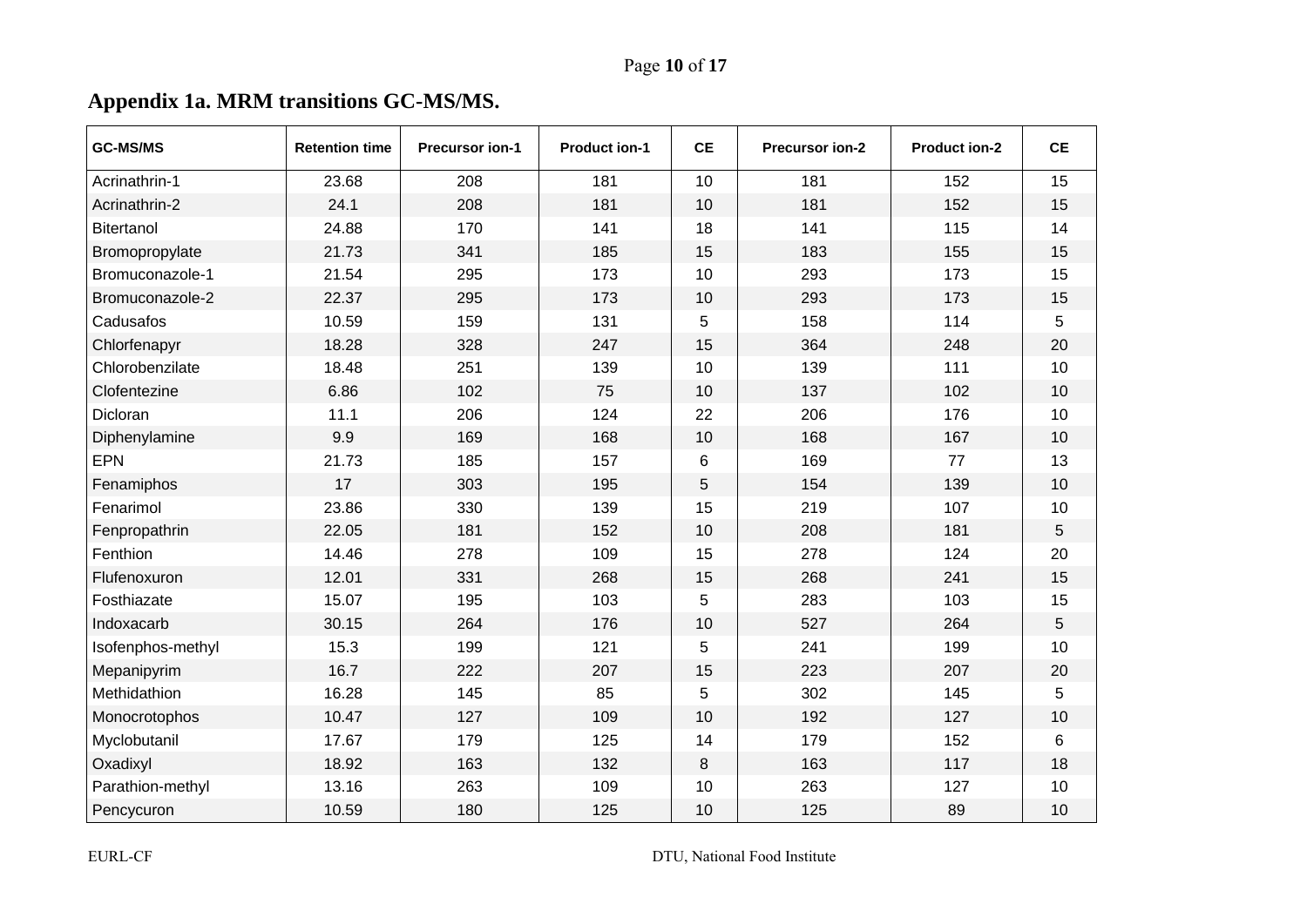| <b>GC-MS/MS</b>   | <b>Retention time</b> | <b>Precursor ion-1</b> | <b>Product ion-1</b> | <b>CE</b> | <b>Precursor ion-2</b> | <b>Product ion-2</b> | <b>CE</b> |
|-------------------|-----------------------|------------------------|----------------------|-----------|------------------------|----------------------|-----------|
| Phenthoate        | 15.86                 | 274                    | 121                  | 8         | 274                    | 125                  | 16        |
| Phosalone         | 22.93                 | 367                    | 182                  | 5         | 182                    | 111                  | 15        |
| Profenofos        | 17.29                 | 339                    | 269                  | 10        | 374                    | 339                  | 5         |
| Propyzamide       | 11.7                  | 173                    | 145                  | 12        | 173                    | 109                  | 22        |
| Prothiofos        | 17.19                 | 309                    | 239                  | 12        | 267                    | 239                  | 5         |
| Tau-Fluvalinate-1 | 28.97                 | 250                    | 200                  | 20        | 208                    | 181                  | 15        |
| Tau-Fluvalinate-2 | 29.11                 | 250                    | 200                  | 20        | 208                    | 181                  | 15        |
| Tefluthrin        | 12.1                  | 177                    | 127                  | 15        | 197                    | 141                  | 10        |
| Tetraconazole     | 14.75                 | 171                    | 136                  | 10        | 337                    | 220                  | 15        |
| Tetradifon        | 22.61                 | 356                    | 229                  | 15        | 229                    | 201                  | 15        |
| Tolclofos-methyl  | 13.29                 | 265                    | 250                  | 15        | 267                    | 252                  | 10        |
| Tolylfluanid      | 15.67                 | 238                    | 137                  | 15        | 137                    | 91                   | 20        |

Page **11** of **17**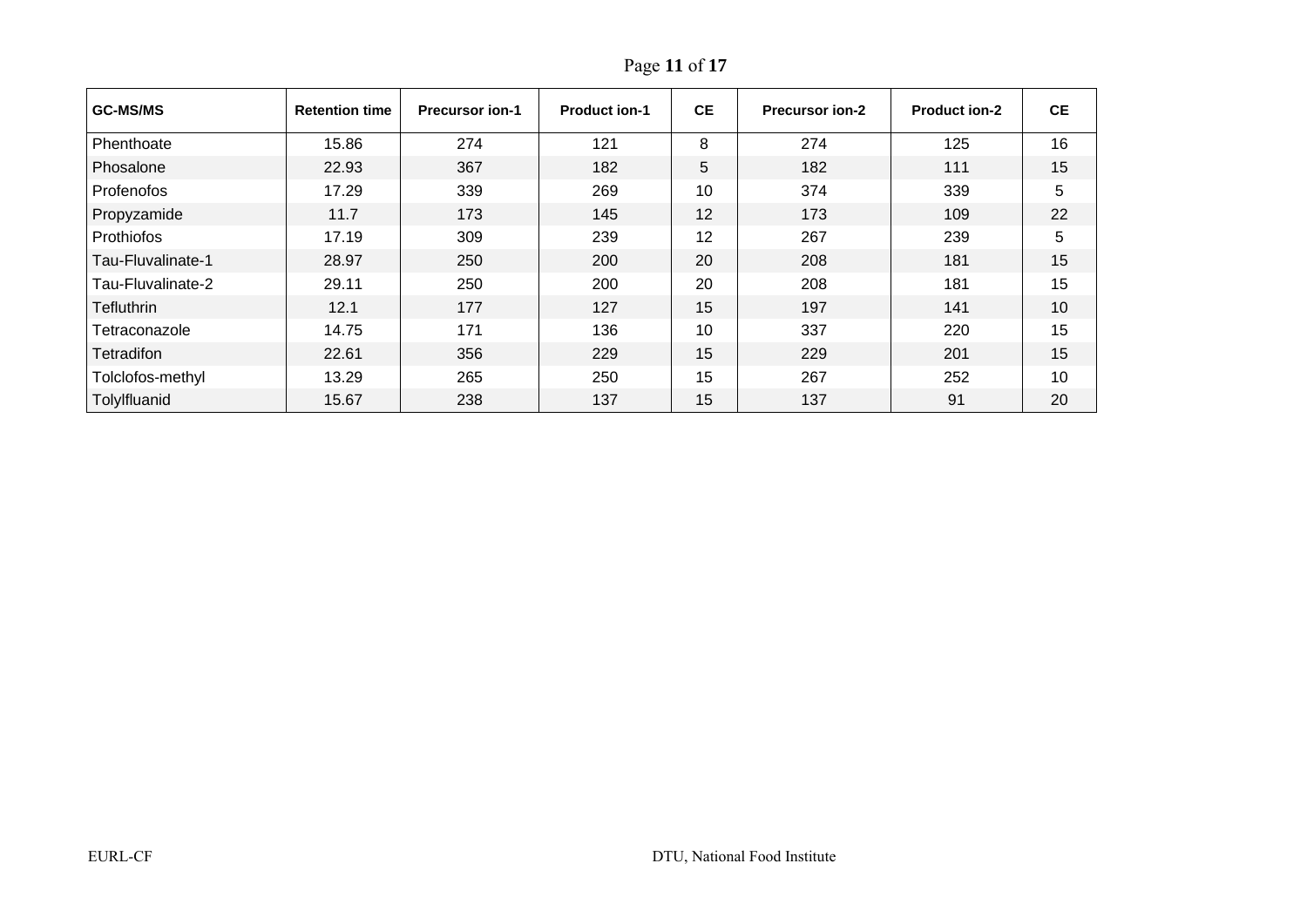# Page **12** of **17**

# **Appendix 1b. MRM transitions for LC-MS/MS.**

| <b>LC-MS/MS</b>                               | <b>Retention</b><br>time | <b>Precurso</b><br>r ion-1 | <b>Product</b><br>ion-1 | CV | <b>CE</b> | <b>Precurso</b><br>r ion-2 | <b>Product</b><br>ion-2 | CV | <b>CE</b> |
|-----------------------------------------------|--------------------------|----------------------------|-------------------------|----|-----------|----------------------------|-------------------------|----|-----------|
| Acetamiprid                                   | 9.36                     | 223                        | 126                     | 27 | 20        | 223                        | 90                      | 27 | 35        |
| Acrinathrin                                   | 24.12                    | 540                        | 372                     | 45 | 11        | 540                        | 513                     | 45 | 20        |
| Aldicarb                                      | 11.18                    | 213                        | 89                      | 29 | 13        | 213                        | 116                     | 50 | 12        |
| Aldicarb sulfon                               | 7.64                     | 240.4                      | 148                     | 30 | 13        | 240.4                      | 86.2                    | 21 | 21        |
| Bitertanol                                    | 20.37                    | 338.2                      | 99                      | 31 | 17        | 338.2                      | 70                      | 31 | 17        |
| <b>Bupirimat</b>                              | 19.35                    | 317                        | 166                     | 27 | 23        | 317                        | 108                     | 25 | 25        |
| Buprofezin                                    | 22.33                    | 306                        | 201                     | 10 | 11        | 306                        | 106.2                   | 10 | 23        |
| Cadusafos                                     | 21.8                     | 271.3                      | 159                     | 50 | 13        | 271.3                      | 97                      | 50 | 40        |
| Carbendazim                                   | 10.27                    | 192                        | 160                     | 55 | 18        | 192                        | 132.3                   | 30 | 29        |
| Clofentezine                                  | 21.69                    | 303                        | 138                     | 20 | 20        | 303                        | 102.1                   | 20 | 20        |
| Dimethomorph                                  | 16.73/17.48              | 388                        | 301                     | 45 | 20        | 388                        | 165                     | 23 | 30        |
| Diphenylamine                                 | 19.35                    | 170                        | 93.1                    | 25 | 20        | 170                        | 151.9                   | 25 | 20        |
| DMF (N-2,4-dimethylphenylformamide)           | 12.5                     | 150                        | 132.2                   | 34 | 35        | 150                        | 106.8                   | 34 | 20        |
| DMPF (2.4 dimethylphenyl-N-methylformamidine) | 8.73                     | 164                        | 123                     | 10 | 20        | 164                        | 133                     | 10 | 20        |
| DMST (dimethylaminosulfutoluidide)            | 13.8                     | 232                        | 106                     | 30 | 20        | 232                        | 150.9                   | 30 | 20        |
| Ethoprophos                                   | 19.28                    | 243                        | 97                      | 50 | 23        | 243                        | 131                     | 50 | 31        |
| Etofenprox                                    | 26.83                    | 394                        | 177.3                   | 25 | 20        | 394                        | 107.1                   | 25 | 20        |
| Fenamiphos                                    | 18.93                    | 304                        | 217.1                   | 31 | 23        | 304                        | 202                     | 31 | 33        |
| Fenamiphos sulfone                            | 13.37                    | 336                        | 188                     | 50 | 31        | 336                        | 266                     | 50 | 23        |
| Fenamiphos sulfoxide                          | 12.88                    | 320                        | 171                     | 50 | 13        | 320                        | 292                     | 50 | 40        |
| Fenazaquin                                    | 25.07                    | 307                        | 161.2                   | 55 | 17        | 307                        | 131.1                   | 52 | 14        |
| Fenoxycarb                                    | 20.29                    | 302.3                      | 88.2                    | 42 | 31        | 302.3                      | 116.2                   | 42 | 31        |
| Fenthion                                      | 20.96                    | 279                        | 169.1                   | 25 | 20        | 279                        | 247.1                   | 25 | 20        |
| Fenthion oxon                                 | 17.03                    | 263                        | 231                     | 20 | 30        | 263                        | 216                     | 20 | 15        |
| Fenthion oxon-sulfon                          | 9.8                      | 295                        | 217                     | 33 | 20        | 295                        | 78                      | 33 | 20        |
| Fenthion oxon-sulfoxid                        | 9.41                     | 279                        | 264                     | 20 | 15        | 279                        | 104                     | 20 | 20        |
| Fenthion sulfone                              | 14.24                    | 311                        | 125                     | 25 | 20        | 311                        | 108.9                   | 25 | 20        |
| Fenthion sulfoxide                            | 13.61                    | 295                        | 279.7                   | 25 | 15        | 295                        | 108.9                   | 25 | 20        |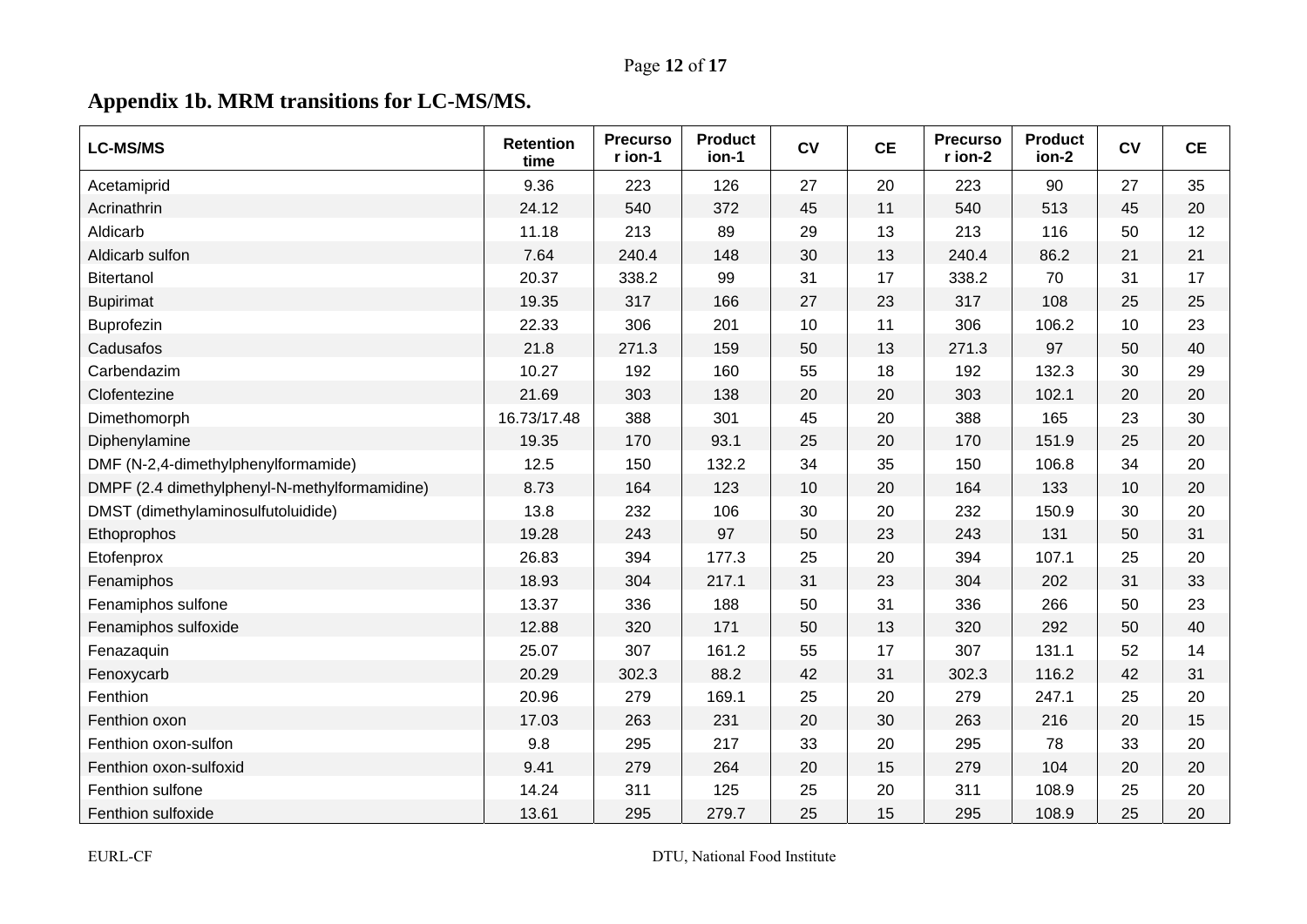Page **13** of **17**

| <b>LC-MS/MS</b>      | <b>Retention</b><br>time | <b>Precurso</b><br>r ion-1 | <b>Product</b><br>ion-1 | CV | <b>CE</b> | <b>Precurso</b><br>r ion-2 | <b>Product</b><br>ion-2 | CV | <b>CE</b> |
|----------------------|--------------------------|----------------------------|-------------------------|----|-----------|----------------------------|-------------------------|----|-----------|
| Flufenoxuron         | 24.06                    | 489.6                      | 158.1                   | 22 | 13        | 489.6                      | 141                     | 22 | 40        |
| Hexythiazox          | 22.78                    | 353                        | 228                     | 45 | 11        | 353                        | 168                     | 45 | 27        |
| Iprovalicarb         | 17.76                    | 321                        | 119.1                   | 45 | 17        | 321                        | 91.2                    | 45 | 48        |
| Lufenuron            | 22.43                    | 511                        | 158.1                   | 33 | 21        | 511                        | 141                     | 33 | 41        |
| Lufenuron            | 23.23                    | 509                        | 339                     | 13 | 13        | 509                        | 175                     | 13 | 31        |
| Mepanipyrim          | 18.39                    | 224                        | 106.1                   | 17 | 23        | 224                        | 77.27                   | 17 | 38        |
| Methamidophos        | 6.45                     | 142                        | 94                      | 40 | 12        | 142                        | 124.9                   | 40 | 12        |
| Methiocarb           | 17.36                    | 243.4                      | 169.3                   | 30 | 13        | 243.4                      | 121.2                   | 30 | 21        |
| Methiocarb sulfone   | 9.59                     | 275                        | 122                     | 33 | 25        | 275                        | 107.2                   | 33 | 40        |
| Methiocarb sulfoxide | 8.73                     | 242                        | 185                     | 33 | 10        | 242                        | 122                     | 33 | 30        |
| Monocrotophos        | 8.13                     | 241                        | 127                     | 21 | 10        | 241                        | 193                     | 10 | 20        |
| Oxadixyl             | 10.72                    | 279                        | 219.1                   | 17 | 17        | 279                        | 132.1                   | 17 | 30        |
| Oxamyl               | 7.64                     | 237.4                      | 72.4                    | 21 | 13        | 237.4                      | 90.3                    | 21 | 8         |
| Paraoxon-methyl      | 11.23                    | 265                        | 202                     | 51 | 35        | 265                        | 127                     | 40 | 19        |
| Phosmet              | 15.89                    | 335                        | 160                     | 17 | 17        | 335                        | 133                     | 17 | 45        |
| Phosmet oxon         | 11.1                     | 302                        | 160.2                   | 29 | 21        | 302                        | 133.2                   | 29 | 35        |
| Phoxim               | 21.27                    | 299                        | 77.1                    | 10 | 23        | 299                        | 115                     | 17 | 17        |
| Propargit            | 23.18                    | 368                        | 175.1                   | 24 | 15        | 368                        | 231                     | 24 | 11        |
| Pyridaben            | 24.36                    | 365                        | 147.2                   | 38 | 23        | 365                        | 309.1                   | 0  | 0         |
| Pyriproxyfen         | 22.89                    | 322                        | 96                      | 55 | 20        | 322                        | 185                     | 27 | 23        |
| Spinosyn A           | 21.72                    | 733                        | 142                     | 30 | 20        | 733                        | 98                      | 30 | 20        |
| Spinosyn D           | 22.59                    | 746.5                      | 142                     | 30 | 40        | 746.5                      | 98.2                    | 30 | 45        |
| Spirodiclofen        | 24.39                    | 411                        | 313                     | 20 | 20        | 411                        | 71                      | 20 | 20        |
| Tebufenpyrad         | 22.08                    | 334.5                      | 147                     | 55 | 23        | 334.5                      | 117                     | 55 | 30        |
| Thiabendazole        | 11.24                    | 201.8                      | 175                     | 45 | 24        | 201.8                      | 131.2                   | 45 | 29        |
| Tolylfluanid         | 19.91                    | 347                        | 137                     | 40 | 25        | 347                        | 238                     | 40 | 25        |
| Triflumuron          | 20.57                    | 359                        | 155.9                   | 21 | 25        | 359                        | 139                     | 20 | 30        |
| Zoxamide             | 21.21                    | 336.4                      | 187                     | 36 | 40        | 336.4                      | 159                     | 36 | 20        |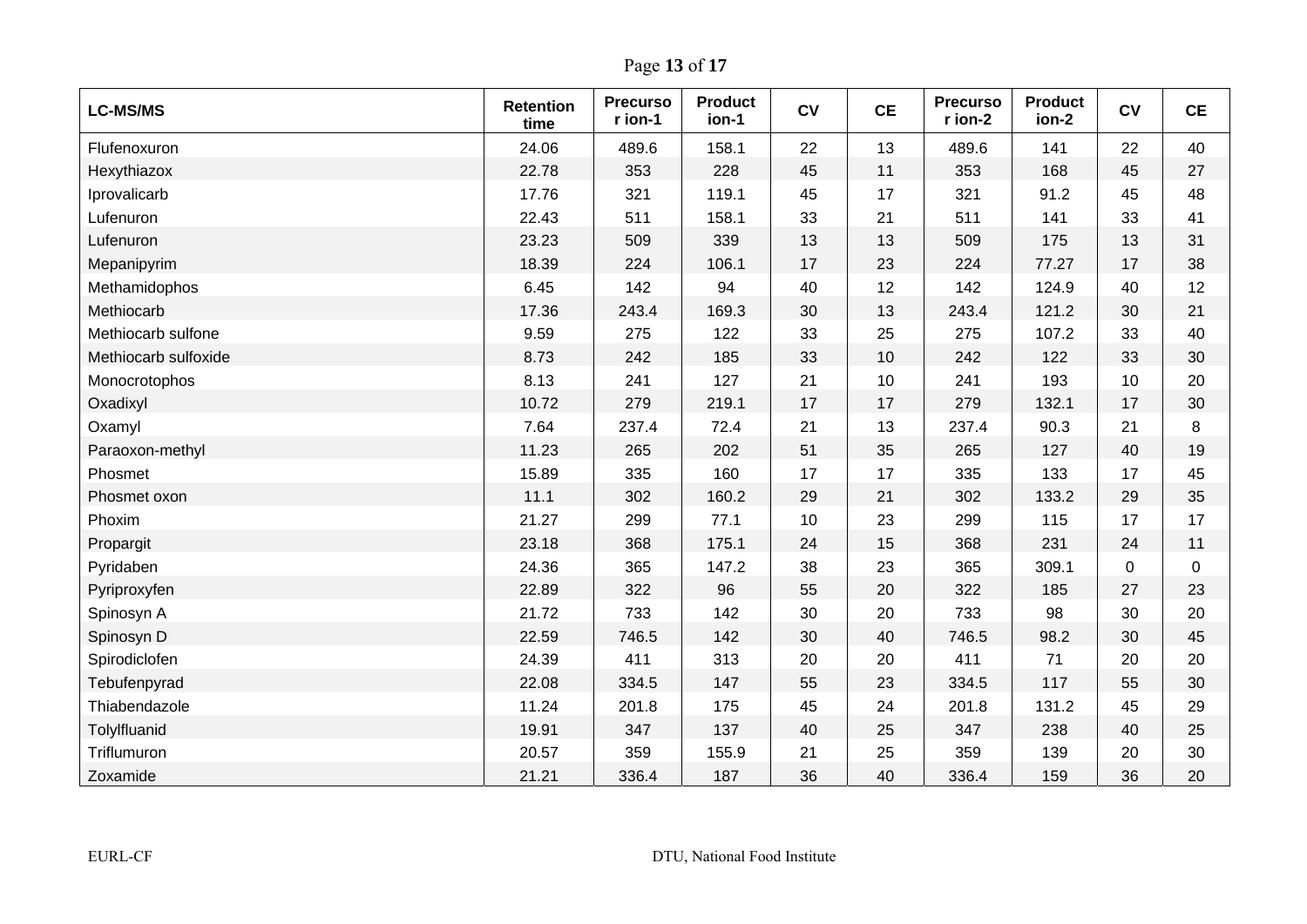## Page **14** of **17**

# Appendix 2. Recoveries, repeatability (RSD<sub>r</sub>), Combined Uncertainty (Comb. U.) and Limit of Quantification (LOQ) for

# **pesticides validated on maize for livestock feed.**

|    |                   |               | Spike level mg/kg |       |                      | Spike level mg/kg |                |  |                      | Spike level mg/kg |                |               | Spike level mg/kg |                |            |                        |
|----|-------------------|---------------|-------------------|-------|----------------------|-------------------|----------------|--|----------------------|-------------------|----------------|---------------|-------------------|----------------|------------|------------------------|
|    |                   |               | 0.005             |       |                      | 0.01              |                |  |                      | 0.02              |                |               | 0.1               |                |            |                        |
|    |                   | Recovery<br>% | RSDr,<br>%        | $U_c$ | <b>Recovery</b><br>% | RSDr,<br>$\%$     | $U_c$          |  | <b>Recovery</b><br>% | RSDr,<br>%        | $U_c$          | Recovery<br>℅ | RSDr,<br>%        | $U_c$          | <b>LOQ</b> | Reco<br>-very<br>corr. |
|    |                   |               |                   |       |                      |                   |                |  |                      |                   |                |               |                   |                |            |                        |
| LC | Acetamiprid       | 108           | 15                | 17    | 101                  | 15                | 15             |  | 99                   | 9                 | 9              | 103           | $\overline{7}$    | $\overline{7}$ | 0.005      | <b>No</b>              |
| GC | Acrinathrin       | 113           | 11                | 17    | 101                  | 9                 | 10             |  | 96                   | $\overline{7}$    | 8              | 100           | 4                 | 4              | 0.005      | No                     |
| LC | Aldicarb          | 75            | 14                | 29    | 94                   | 9                 | 10             |  | 103                  | 8                 | 9              | 107           | 4                 | 8              | 0.005      | Yes                    |
| LC | Aldicarb sulfon   | 102           | 14                | 15    | 102                  | 9                 | 9              |  | 106                  | 6                 | 8              | 104           | 5                 | 6              | 0.005      | <b>No</b>              |
| GC | Bitertanol        | 109           | 8                 | 12    | 108                  | 4                 | 9              |  | 99                   | 3                 | 3              | 106           | 4                 | $\overline{7}$ | 0.005      | <b>No</b>              |
| LC | <b>Bitertanol</b> | 91            | 34                | 35    | 89                   | 26                | 28             |  | 77                   | 11                | 25             | 98            | $\overline{7}$    | $\overline{7}$ | 0.02       | Yes                    |
| GC | Bromopropylate    | 104           | $\overline{7}$    | 8     | 101                  | 5                 | 5              |  | 94                   | 5                 | 7              | 100           | 3                 | 3              | 0.005      | <b>No</b>              |
| GC | Bromuconazole     | 111           | 9                 | 14    | 103                  | 6                 | $\overline{7}$ |  | 96                   | 5                 | $\overline{7}$ | 102           | 3                 | 4              | 0.005      | No                     |
| LC | <b>Bupirimate</b> | 116           | 10                | 19    | 119                  | $\overline{7}$    | 20             |  | 119                  | 3                 | 19             | 119           | 6                 | 20             | 0.005      | <b>No</b>              |
| LC | <b>Buprofezin</b> | 98            | $\overline{7}$    | 8     | 98                   | 8                 | 8              |  | 106                  | 6                 | 9              | 114           | 5                 | 15             | 0.005      | <b>No</b>              |
| GC | Cadusafos         | 101           | 16                | 16    | 79                   | 10                | 23             |  | 93                   | 13                | 15             | 100           | 12                | 12             | 0.005      | <b>No</b>              |
| LC | Cadusafos         | 105           | 9                 | 10    | 100                  | 8                 | 8              |  | 107                  | 8                 | 11             | 114           | 5                 | 14             | 0.005      | <b>No</b>              |
| LC | Carbendazim       | 52            | 20                | 52    | 63                   | $\overline{4}$    | 38             |  | 68                   | $\overline{7}$    | 33             | 74            | 6                 | 27             | 0.010      | Yes                    |
| GC | Chlorfenapyr      | 117           | 8                 | 19    | 101                  | 12                | 12             |  | 105                  | 4                 | 7              | 104           | 6                 | $\overline{7}$ | 0.005      | <b>No</b>              |
| GC | Chlorobenzilate   | 109           | 6                 | 11    | 106                  | 4                 | $\overline{7}$ |  | 100                  | 4                 | 4              | 104           | $\overline{c}$    | 4              | 0.005      | No                     |
| GC | Clofentezine      | 87            | 9                 | 16    | 86                   | 6                 | 15             |  | 86                   | $\overline{7}$    | 16             | 88            | 5                 | 13             | 0.005      | <b>No</b>              |
| GC | Dicloran          | 113           | $\overline{7}$    | 15    | 92                   | 3                 | 9              |  | 95                   | $\overline{7}$    | 9              | 99            | 3                 | 4              | 0.005      | No                     |
| LC | Dimethomorph      | 112           | 9                 | 16    | 107                  | 8                 | 11             |  | 107                  | $\overline{4}$    | 8              | 108           | $\overline{7}$    | 10             | 0.005      | <b>No</b>              |
| GC | Diphenylamine     | 112           | 9                 | 15    | 95                   | 5                 | $\overline{7}$ |  | 92                   | $\overline{7}$    | 10             | 93            | 4                 | $\, 8$         | 0.005      | No                     |
| LC | <b>DMF</b>        | 105           | 44                | 44    | 93                   | 15                | 16             |  | 90                   | 10                | 15             | 92            | 9                 | 12             | 0.01       | <b>No</b>              |
| LC | <b>DMPF</b>       | 99            | 48                | 48    | 99                   | 10                | 10             |  | 102                  | 14                | 14             | 51            | 14                | 51             | 0.01       | <b>No</b>              |
| LC | <b>DMST</b>       | 65            | 37                | 51    | 87                   | 11                | 17             |  | 110                  | 13                | 17             | 115           | 6                 | 16             | 0.01       | <b>No</b>              |
| GC | EPN               | 111           | 12                | 16    | 101                  | $\overline{4}$    | 4              |  | 93                   | 3                 | $\overline{7}$ | 97            | $\overline{2}$    | 4              | 0.005      | No                     |
| LC | Ethoprophos       | 106           | 10                | 11    | 109                  | 4                 | 10             |  | 104                  | 5                 | $\overline{7}$ | 108           | $\overline{7}$    | 11             | 0.005      | No                     |
| LC | Etofenprox        | 86            | 20                | 24    | 78                   | 8                 | 24             |  | 79                   | 8                 | 22             | 88            | 6                 | 14             | 0.005      | Yes                    |
| GC | Fenamiphos        | 117           | 4                 | 17    | 97                   | $\overline{7}$    | 8              |  | 99                   | 4                 | 4              | 99            | 4                 | 4              | 0.005      | No                     |
| LC | Fenamiphos        | 104           |                   | 8     | 105                  |                   | 8              |  | 114                  |                   | 16             | 122           | 5                 | 22             | 0.005      | No                     |

*Numbers in italic is outside 70-120% recovery or above 20% RSD*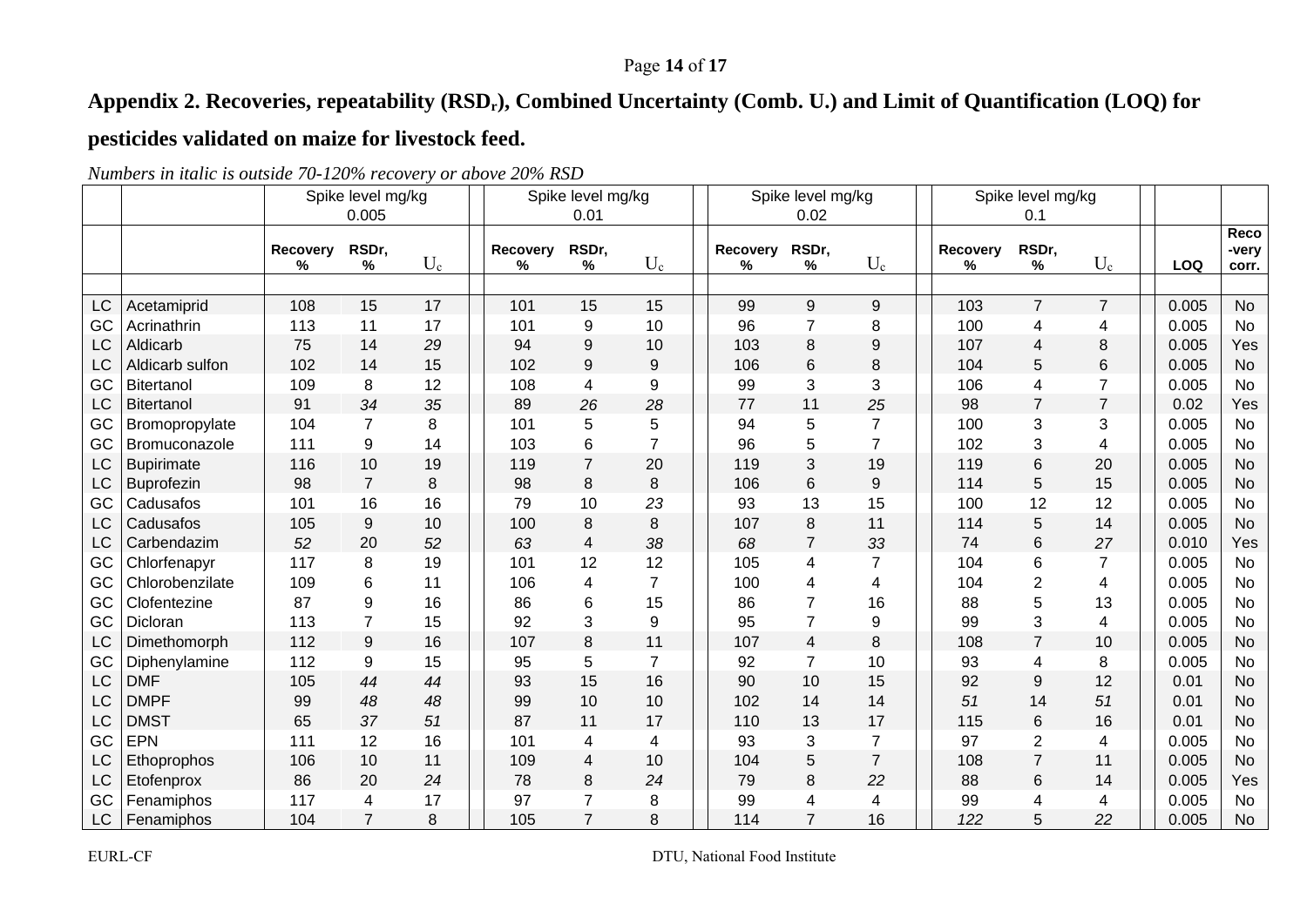Page **15** of **17**

|           | Fenamiphos sulf                 |     |                         |                |     |                         |                |     |                  |                |     |                         |                  |       |           |
|-----------|---------------------------------|-----|-------------------------|----------------|-----|-------------------------|----------------|-----|------------------|----------------|-----|-------------------------|------------------|-------|-----------|
| LC        | one                             | 110 | 9                       | 14             | 105 | 11                      | 12             | 101 | 5                | 5              | 99  | 9                       | $\boldsymbol{9}$ | 0.005 | <b>No</b> |
|           | Fenamiphos                      |     |                         |                |     |                         |                |     |                  |                |     |                         |                  |       |           |
| LC        | sulfoxide                       | 51  | 12                      | 51             | 52  | 15                      | 51             | 51  | 9                | 50             | 51  | 10                      | 50               | 0.005 | Yes       |
| GC        | Fenarimol                       | 107 | 6                       | 9              | 101 | 5                       | 5              | 95  | 4                | $\overline{7}$ | 99  | 3                       | 4                | 0.005 | No        |
| LC        | Fenazaquin                      | 93  | 6                       | 9              | 98  | $\overline{7}$          | $\overline{7}$ | 103 | 3                | 4              | 105 | 6                       | 8                | 0.005 | <b>No</b> |
| LC        | Fenoxycarb                      | 98  | 11                      | 12             | 94  | $\overline{\mathbf{4}}$ | 8              | 98  | $\boldsymbol{9}$ | 9              | 101 | 3                       | 3                | 0.005 | <b>No</b> |
| GC        | Fenpropathrin                   | 114 | 6                       | 15             | 100 | 6                       | 6              | 97  | 5                | 6              | 100 | 3                       | 3                | 0.005 | No        |
| GC        | Fenthion                        | 113 | 8                       | 16             | 101 | 5                       | 5              | 96  | 8                | 9              | 105 | 4                       | 6                | 0.005 | <b>No</b> |
| LC        | Fenthion                        | 104 | 13                      | 13             | 98  | 16                      | 16             | 100 | 16               | 16             | 99  | $\overline{7}$          | $\overline{7}$   | 0.005 | <b>No</b> |
| LC        | Fenthion oxon<br>Fenthion oxon- | 108 | 8                       | 11             | 107 | 9                       | 11             | 107 | 5                | 9              | 107 | $\overline{7}$          | 9                | 0.005 | <b>No</b> |
| <b>LC</b> | sulfon                          |     | response not detectable |                | 123 | 29                      | 37             | 98  | 22               | 23             | 110 | $\overline{7}$          | 13               | 0.1   | <b>No</b> |
|           | Fenthion oxon-                  |     |                         |                |     |                         |                |     |                  |                |     |                         |                  |       |           |
| LC        | sulfoxid                        | 113 | 8                       | 15             | 110 | 11                      | 15             | 108 | 5                | 10             | 107 | $\,6$                   | $\boldsymbol{9}$ | 0.005 | <b>No</b> |
| LC        | Fenthion sulfone                | 133 | 38                      | 50             | 94  | 25                      | 25             | 87  | 15               | 20             | 116 | 6                       | 17               | 0.020 | <b>No</b> |
| LC        | Fenthion sulfoxide              | 109 | 10                      | 14             | 104 | 5                       | $\overline{7}$ | 105 | 9                | 11             | 114 | 5                       | 15               | 0.005 | <b>No</b> |
| GC        | Flufenoxuron                    | 104 | 14                      | 15             | 91  | 14                      | 17             | 78  | 26               | 34             | 94  | 8                       | 10               | 0.005 | <b>No</b> |
| LC        | Flufenoxuron                    | 76  | 11                      | 27             | 83  | 19                      | 26             | 104 | 16               | 16             | 110 | 12                      | 16               | 0.005 | Yes       |
| GC        | Fosthiazate                     | 124 | 11                      | 26             | 104 | 11                      | 12             | 93  | 10               | 12             | 95  | 5                       | $\overline{7}$   | 0.01  | Yes       |
| LC        | Hexythiazox                     | 90  | $9\,$                   | 14             | 92  | 14                      | 16             | 99  | 9                | 9              | 106 | 5                       | $\overline{7}$   | 0.005 | <b>No</b> |
| GC        | Indoxacarb                      | 136 | 11                      | 38             | 102 | 9                       | 9              | 104 | 6                | $\overline{7}$ | 101 | 4                       | 4                | 0.01  | Yes       |
| LC        | Iprovalicarb                    | 112 | $\overline{7}$          | 14             | 104 | 5                       | $\overline{7}$ | 104 | 5                | $\overline{7}$ | 103 | $6\phantom{1}$          | $\overline{7}$   | 0.005 | <b>No</b> |
| GC        | Isofenphos-methyl               | 123 | 3                       | 23             | 106 | 4                       | $\overline{7}$ | 102 | 6                | 6              | 105 | 3                       | 5                | 0.01  | Yes       |
| LC        | Lufenuron                       | 123 | $\overline{7}$          | 24             | 114 | 5                       | 15             | 102 | 8                | 8              | 110 | $\overline{7}$          | 12               | 0.01  | <b>No</b> |
| GC        | Mepanipyrim                     | 117 | 6                       | 18             | 105 | $\overline{7}$          | 9              | 98  | 8                | 8              | 106 | $\mathbf{3}$            | $\,6\,$          | 0.005 | No        |
| LC        | Mepanipyrim                     | 90  | 8                       | 13             | 98  | 8                       | 8              | 100 | 5                | 5              | 103 | 6                       | 6                | 0.005 | <b>No</b> |
| LC        | Methamidophos                   | 76  | 33                      | 41             | 66  | 10                      | 36             | 60  | $\overline{7}$   | 40             | 67  | $\,6$                   | 33               | 0.010 | Yes       |
| GC        | Methidathion                    | 123 | 5                       | 23             | 97  | 3                       | 5              | 88  | 11               | 16             | 92  | 3                       | 8                | 0.01  | Yes       |
| LC        | Methiocarb                      | 84  | 11                      | 19             | 93  | 8                       | 10             | 94  | 13               | 14             | 99  | $\overline{\mathbf{4}}$ | $\overline{4}$   | 0.005 | <b>No</b> |
| <b>LC</b> | Methiocarb sulfone              | 88  | 17                      | 21             | 87  | 12                      | 18             | 88  | 12               | 17             | 107 | 12                      | 14               | 0.005 | Yes       |
|           | Methiocarb                      |     |                         |                |     |                         |                |     |                  |                |     |                         |                  |       |           |
| <b>LC</b> | sulfoxide                       | 105 | 6                       | 8              | 95  | 8                       | 9              | 94  | 8                | 10             | 99  | 6                       | 6                | 0.005 | <b>No</b> |
| LC        | Monocrotophos                   | 96  | $\,6$                   | $\overline{7}$ | 86  | 9                       | 17             | 92  | $\bf 8$          | 11             | 97  | 6                       | $\overline{7}$   | 0.005 | <b>No</b> |
| GC        | Myclobutanil                    | 113 | 5                       | 14             | 111 | 4                       | 12             | 102 | 4                | 4              | 103 | 3                       | 5                | 0.005 | <b>No</b> |
| GC        | Oxadixyl                        | 113 | $\overline{7}$          | 15             | 102 | $\overline{c}$          | 3              | 101 | 3                | 4              | 105 | $\overline{2}$          | 5                | 0.005 | <b>No</b> |
| LC        | Oxadixyl                        | 54  | 17                      | 50             | 55  | 13                      | 47             | 56  | 6                | 45             | 55  | 6                       | 45               | 0.005 | Yes       |
| <b>LC</b> | Oxamyl                          | 90  | 8                       | 13             | 90  | 11                      | 15             | 88  | 12               | 17             | 91  | 5                       | 10               | 0.005 | <b>No</b> |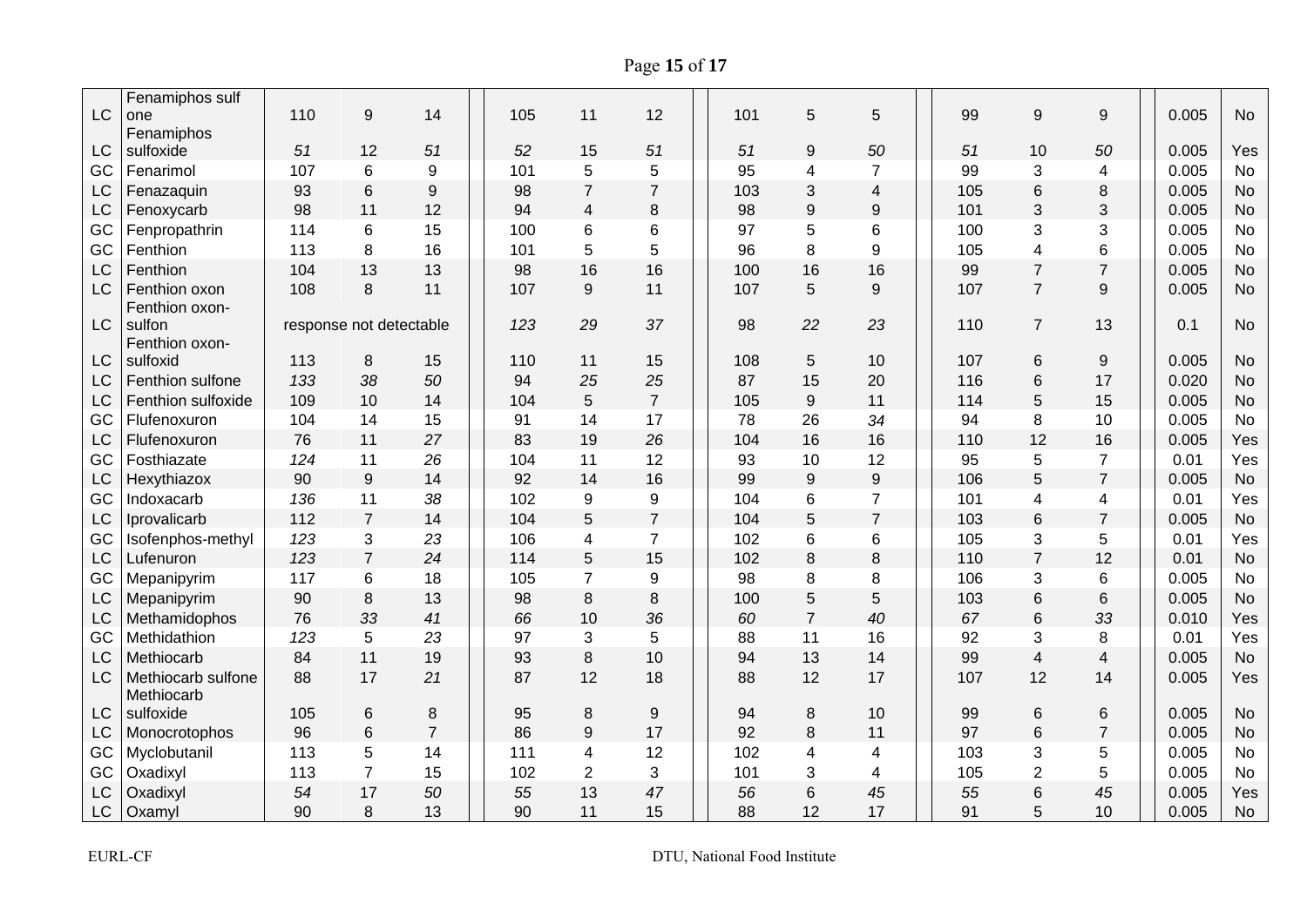Page **16** of **17**

|           |                   |                         | response smaller than |    |  |     |                |                |     |                |                          |     |                |                |       |           |
|-----------|-------------------|-------------------------|-----------------------|----|--|-----|----------------|----------------|-----|----------------|--------------------------|-----|----------------|----------------|-------|-----------|
| LC        | Paraoxon-methyl   |                         | lowest calibration    |    |  | 28  | 68             | 99             | 57  | 35             | 55                       | 114 | 18             | 23             | 0.1   | Yes       |
| GC        | Parathion-methyl  | 119                     | 8                     | 20 |  | 96  | 8              | 9              | 94  | 11             | 12                       | 103 | 3              | 4              | 0.005 | No        |
| GC        | Pencycuron        | 111                     |                       | 13 |  | 99  | 3              | 3              | 96  | 9              | 10                       | 98  | 4              | 5              | 0.005 | <b>No</b> |
| GC        | Phenthoate        | 117                     | 8                     | 19 |  | 98  | $\overline{7}$ | $\overline{7}$ | 97  | 9              | 9                        | 103 | 3              | 5              | 0.005 | No        |
| GC        | Phosalone         | 117                     | 9                     | 20 |  | 101 | 11             | 11             | 98  | 8              | 8                        | 101 | 2              | $\overline{2}$ | 0.005 | <b>No</b> |
| LC        | Phosmet           | 57                      | 23                    | 48 |  | 74  | 12             | 29             | 90  | 10             | 14                       | 98  | 5              | 5              | 0.01  | Yes       |
| LC        | Phosmet oxon      | 110                     | 8                     | 12 |  | 103 | 6              | $\overline{7}$ | 102 | 3              | $\overline{\mathcal{L}}$ | 100 | 5              | 5              | 0.005 | <b>No</b> |
| LC        | Phoxim            | 107                     | 12                    | 14 |  | 107 | 8              | 10             | 105 | 3              | 6                        | 106 | $\overline{7}$ | 9              | 0.005 | <b>No</b> |
| GC        | Profenofos        | 120                     | 10                    | 23 |  | 104 | 10             | 11             | 95  | $6\phantom{1}$ | 8                        | 95  | 5              | $\overline{7}$ | 0.005 | Yes       |
| <b>LC</b> | Propargite        | 100                     | 5                     | 5  |  | 96  | 8              | 9              | 97  | 3              | 5                        | 97  | $\overline{7}$ | 8              | 0.005 | <b>No</b> |
| GC        | Propyzamide       | 117                     | 13                    | 21 |  | 104 | 17             | 18             | 94  | $\overline{7}$ | 10                       | 100 | 5              | 5              | 0.005 | Yes       |
| GC        | Prothiofos        | 88                      | 8                     | 14 |  | 88  | 9              | 15             | 85  | 5              | 16                       | 91  | 3              | 10             | 0.005 | <b>No</b> |
| LC        | Pyridaben         | 77                      | 10                    | 25 |  | 89  | 11             | 15             | 101 | 12             | 12                       | 104 | 15             | 16             | 0.005 | Yes       |
| LC        | Pyriproxyfen      | 95                      | 10                    | 11 |  | 93  | 8              | 10             | 91  | 4              | 10                       | 94  | 6              | 9              | 0.005 | <b>No</b> |
| LC        | Spinosyn A        | 106                     | $\overline{7}$        | 9  |  | 100 | $\overline{7}$ | $\overline{7}$ | 106 | $\overline{7}$ | $\boldsymbol{9}$         | 117 | 5              | 17             | 0.005 | <b>No</b> |
| LC        | Spinosyn D        | 103                     | 18                    | 18 |  | 103 | 10             | 10             | 104 | 8              | $\boldsymbol{9}$         | 108 | 6              | 10             | 0.005 | <b>No</b> |
| LC        | Spirodiclofen     | 135                     | 6                     | 35 |  | 112 | 12             | 17             | 106 | 10             | 12                       | 107 | 5              | 9              | 0.01  | <b>No</b> |
| GC        | Tau-Fluvalinate   | 105                     | 10                    | 11 |  | 92  | 15             | 18             | 94  | 13             | 14                       | 100 | 3              | 3              | 0.005 | No        |
| LC        | Tebufenpyrad      | 105                     | 12                    | 13 |  | 101 | 9              | $9$            | 102 | 5              | 5                        | 103 | 6              | $\overline{7}$ | 0.005 | <b>No</b> |
| GC        | <b>Tefluthrin</b> | 108                     | 13                    | 15 |  | 105 | 9              | 11             | 98  | 10             | 10                       | 107 | 4              | 8              | 0.005 | <b>No</b> |
| GC        | Tetraconazole     | 115                     | 4                     | 15 |  | 114 | 15             | 20             | 100 | $\overline{7}$ | $\overline{7}$           | 100 | 3              | 3              | 0.005 | No        |
| GC        | <b>Tetradifon</b> | 100                     | 12                    | 12 |  | 85  | 13             | 20             | 93  | $\overline{7}$ | 10                       | 94  | 5              | 8              | 0.005 | <b>No</b> |
| LC        | Thiabendazole     | 77                      | 5                     | 23 |  | 81  | $\overline{7}$ | 20             | 85  | $\overline{2}$ | 15                       | 92  | 8              | 11             | 0.005 | Yes       |
| GC        | Tolclofos-methyl  | 116                     | 8                     | 18 |  | 101 | 8              | 8              | 95  | 10             | 11                       | 103 | 4              | 5              | 0.005 | <b>No</b> |
| LC        | Tolylfluanid      | response not detectable |                       |    |  |     |                |                |     |                |                          | 101 | 5              | 5              | 0.1   | <b>No</b> |
| LC        | Triflumuron       | 86                      | 11                    | 18 |  | 96  | 10             | 11             | 101 | 4              | 4                        | 101 | $\overline{7}$ | $\overline{7}$ | 0.005 | <b>No</b> |
| LC        | Zoxamide          | 106                     | 16                    | 17 |  | 95  | 13             | 14             | 99  | 10             | 10                       | 105 | 6              | 8              | 0.005 | <b>No</b> |